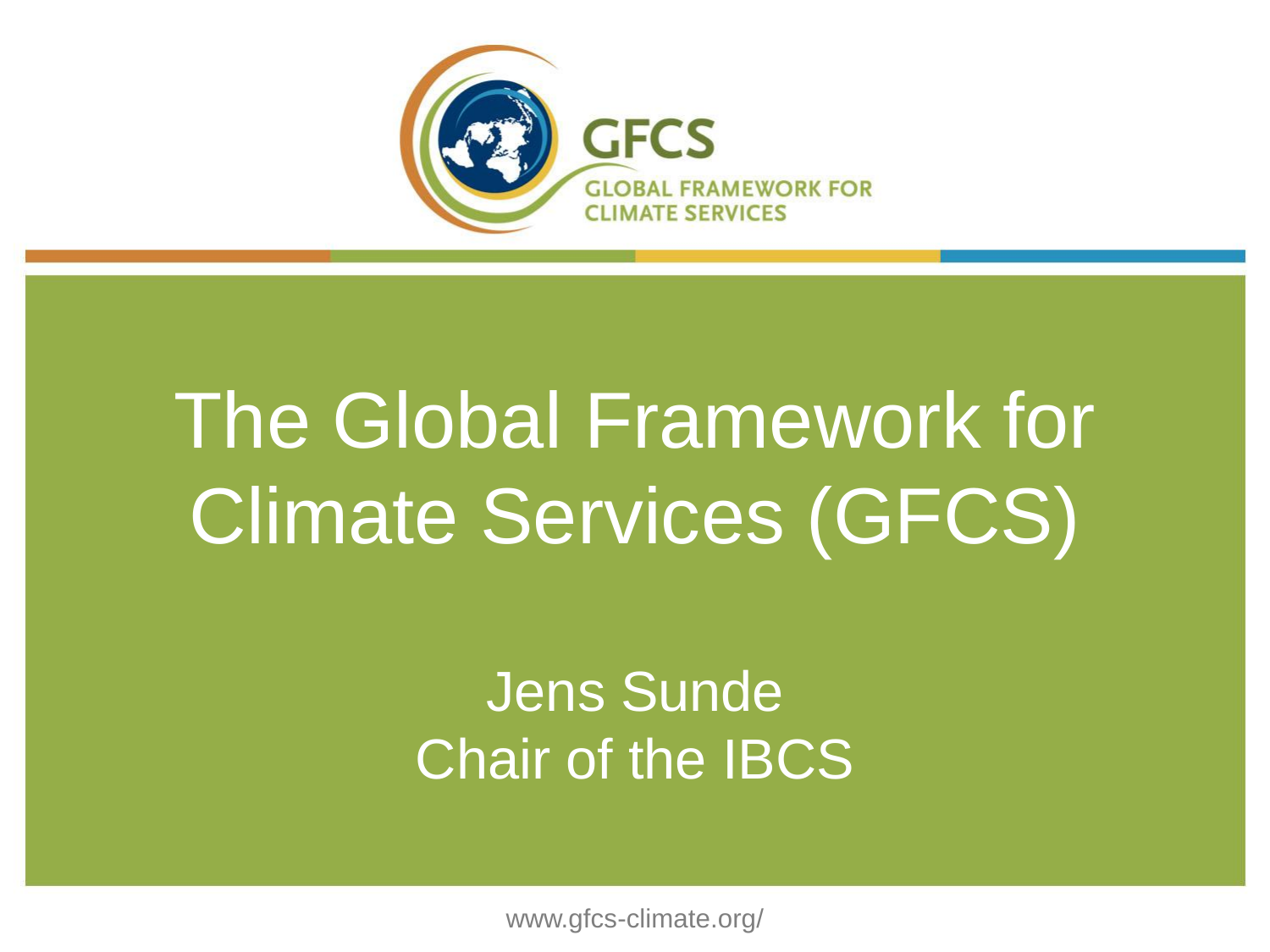### **Vision**

To enable **better management of the risks** of climate variability and change and **adaptation to climate change**, through the development and incorporation of science-based climate information and prediction into planning, policy and practice on the global, regional and national scale."

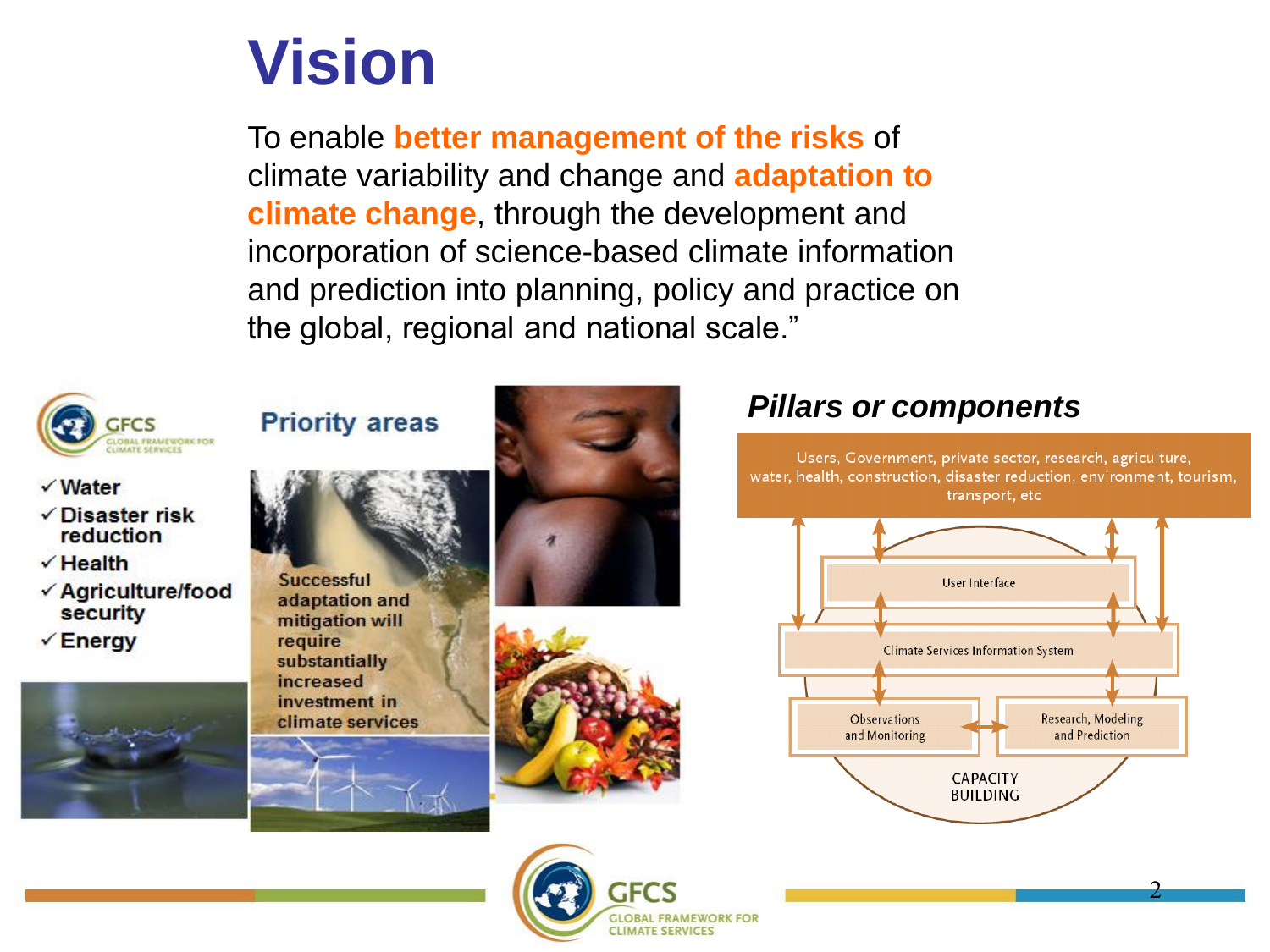# **WMO Cg17 decisions and support**

- **Periodicity of IBCS ever 4 year and Management Committee meetings every year**
- **Relationship of the IBCS and constituent bodies of WMO and other partners**
- **Resources requirements for GFCS**
- **Energy as a priority area**
- **Strategy in implementing the GFCS focused on the development of a Proof of Concept.**

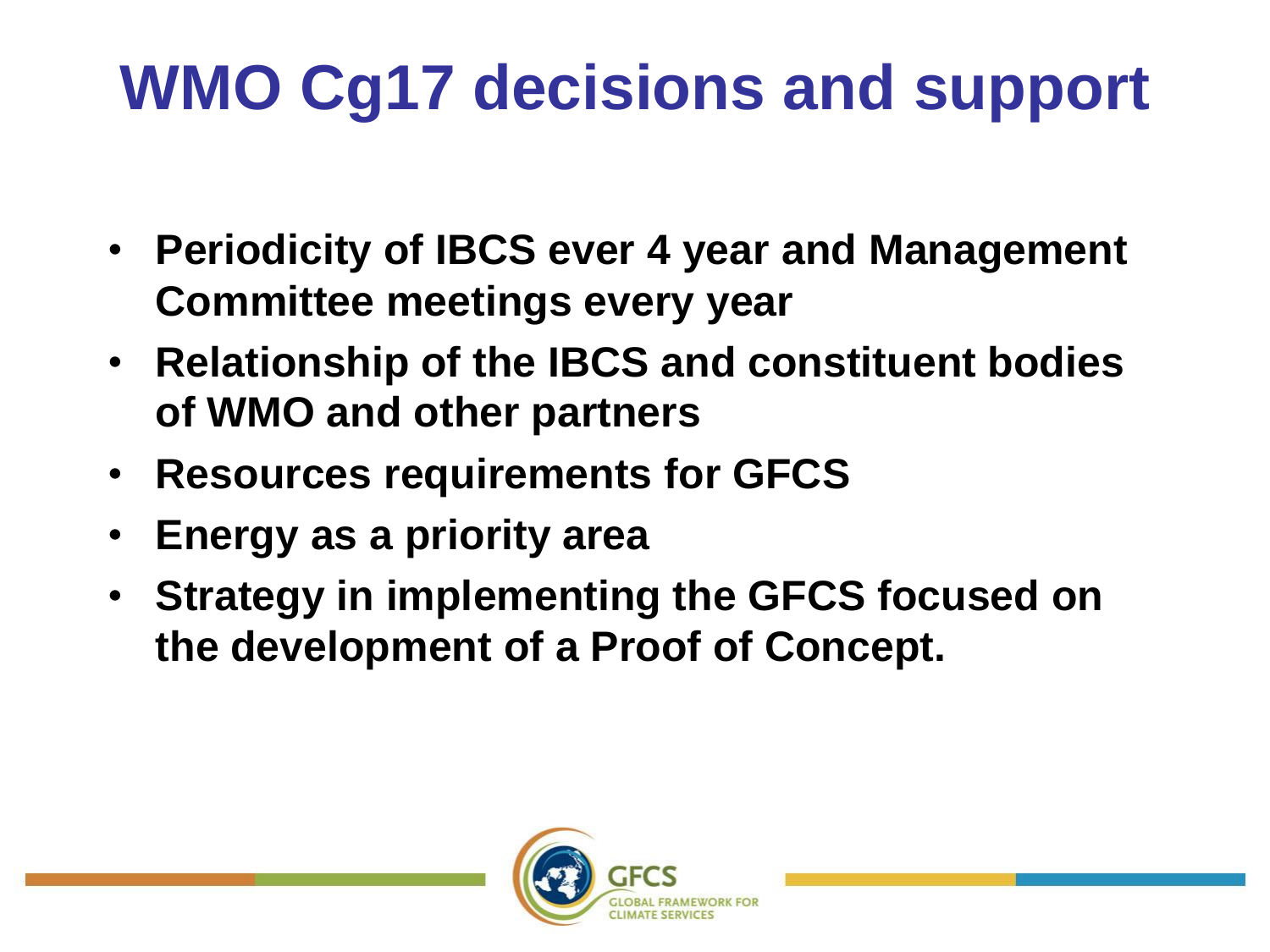# **Partner Advisory Committee (PAC)**

- EC, EUMETSAT, FAO, IFRC, GWP, IUGG, UNDP, UNISDR, UNITAR, WB, WBCSD, WFP, NRC, WMO
- In process: IRENA
- Joint PAC member efforts in order to demonstrate the value of the PAC members' working together (In six countries: Dominica, Bhutan, Papua New Guinea, Burkina Faso, United Republic of Tanzania, and Moldova)
- Work in these countries will give mutual experience and rise to particular requirements for data and products that would have wide applicability in other countries seeking to implement the GFCS.

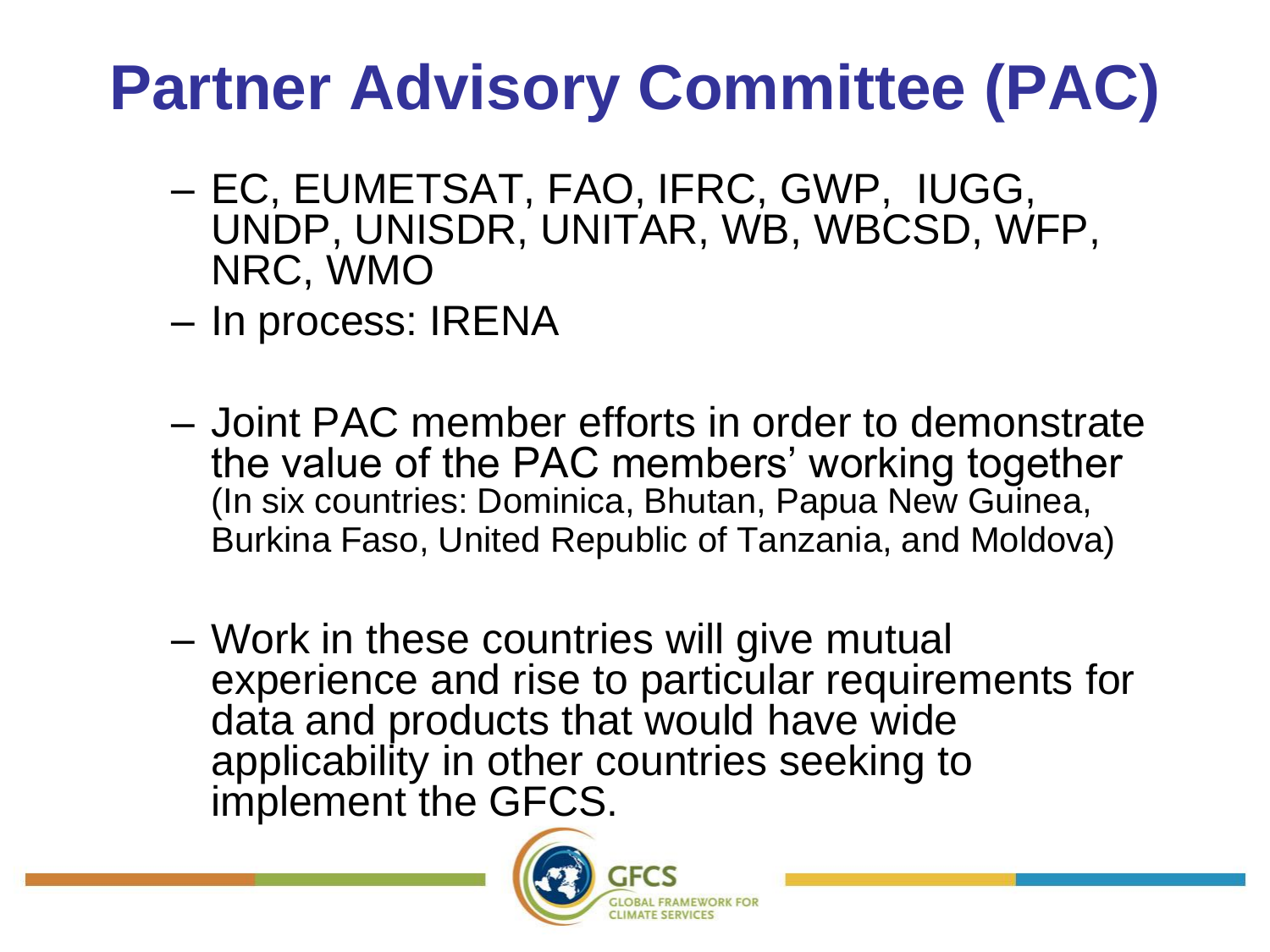### **Challenges**

Providing effective climate services in the 70 countries identified as not having adequate capabilities is an ambition that will take time.

The work on the Operations and Resources Plan (ORP) for 2015 – 2018 provides strategies and proposes activities

Despite progress made in implementing GFCSrelated activities, coordination to ensure effective planning, exchange of information and linkage of initiatives to more effectively develop and apply climate services for decision-making worldwide remains a challenge.

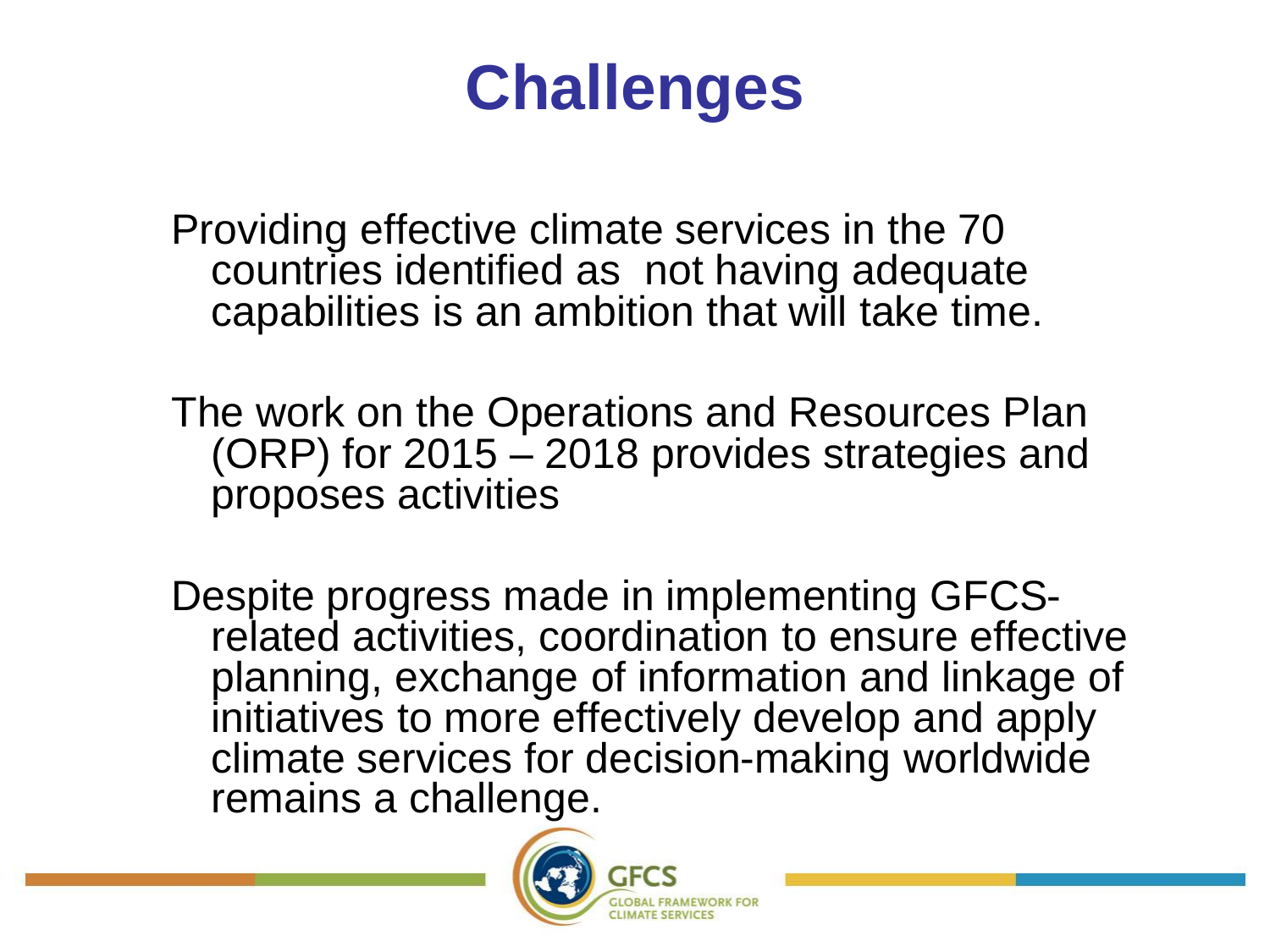## **Importance of Members and Partners**

#### **Involvement of WMO Members and partner agencies to ensure:**

- Coordination of inititives; maximizing the benefits of investments and resources beeing applied
- Multidiciplinary approach in co-design and coproduction of climate services with involvement of providers, users and relevant stakeholders
- Efficient provision and use of expertise available
- Mainstreaming GFCS in Members' and Partners' agendas and activities

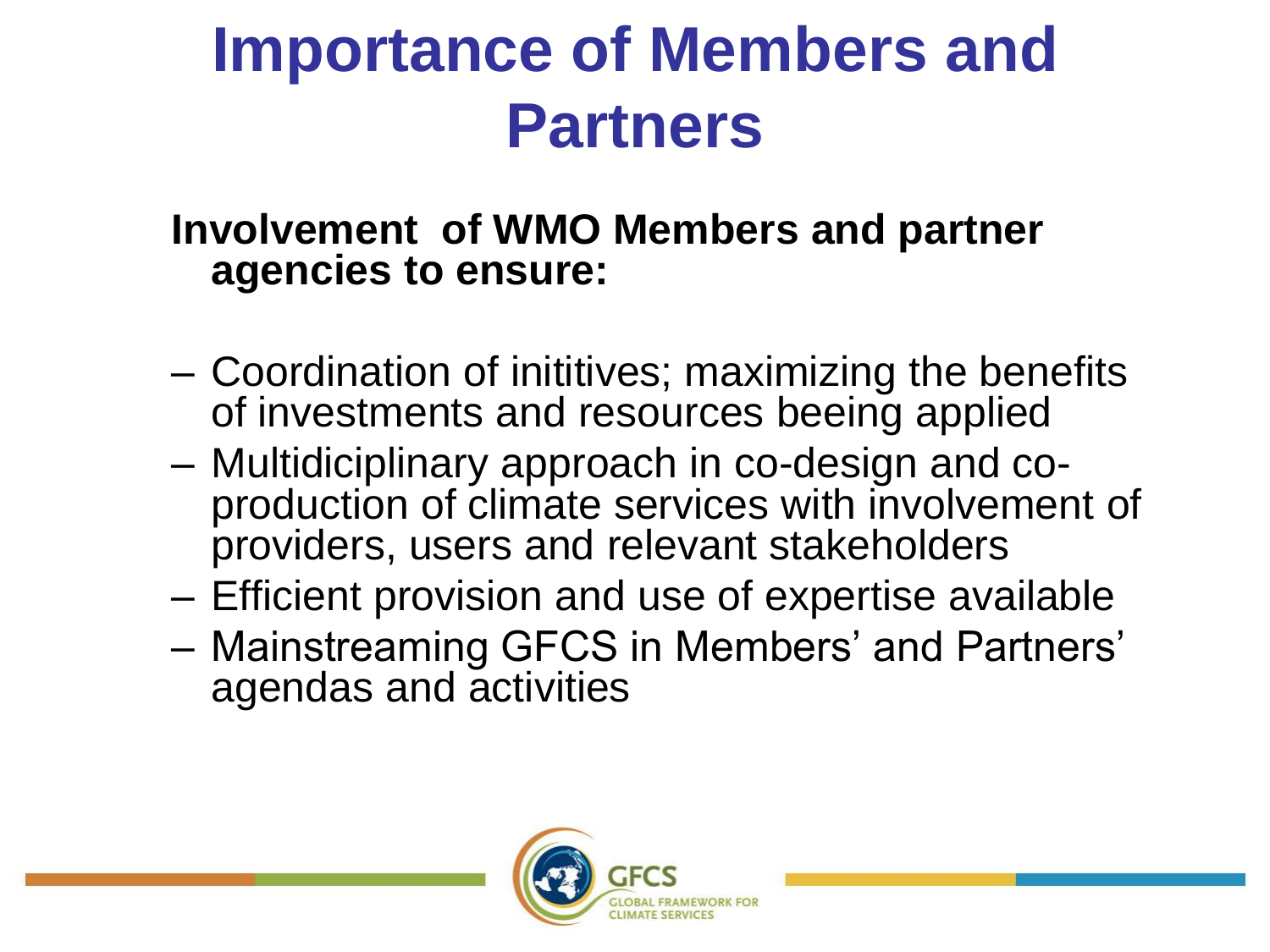# **Importance of Members and Partners (Continued)**

**Involvement of WMO Members and partner agencies to ensure:** 

- Required resources to strengthen GFCS pillars and other GFCS infrastructure
- Required resources to establish structured service oriented approaches in support of all GFCS priority areas

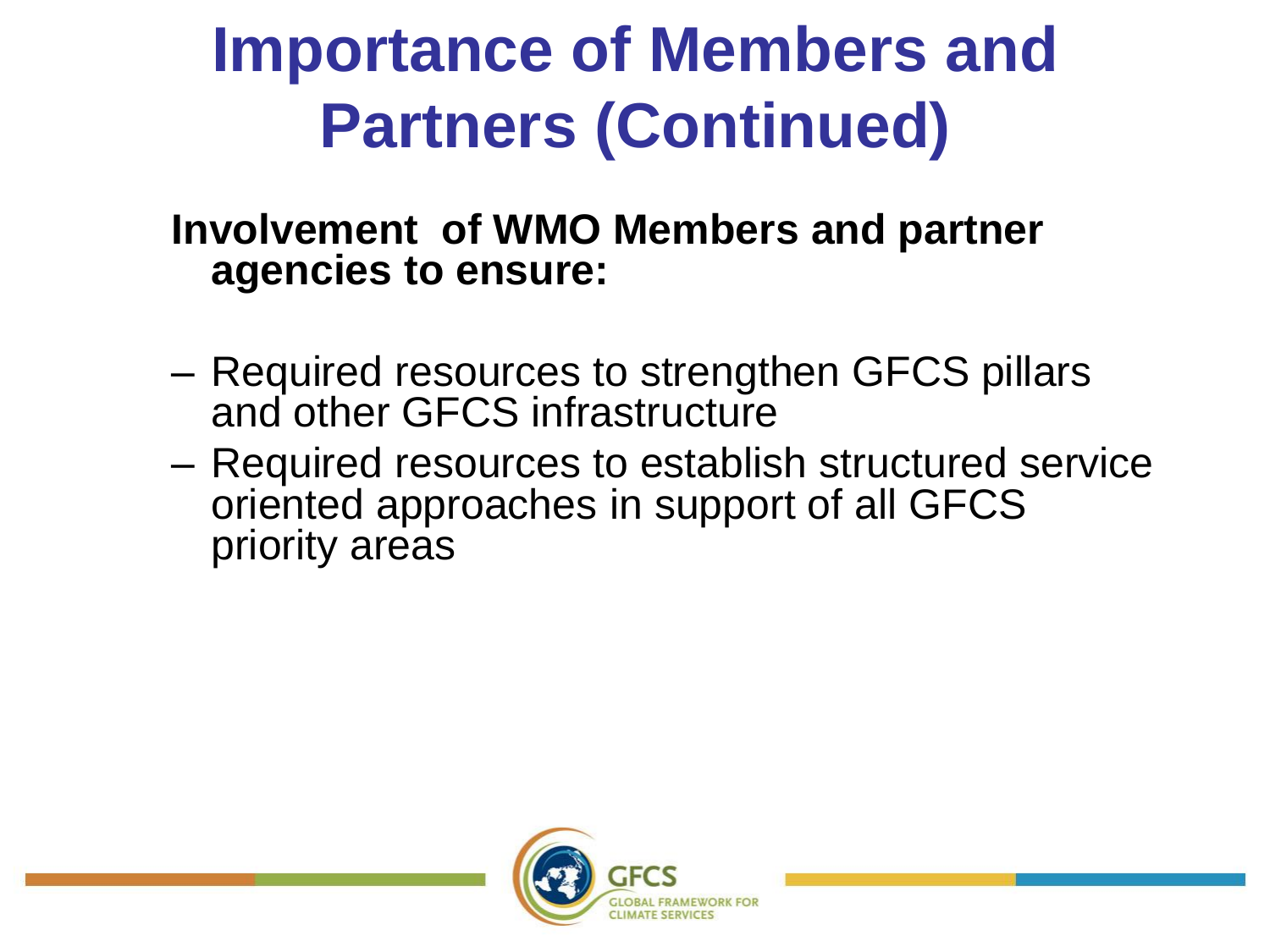### **Success factors**

#### **Increasing the visibility of the GFCS is a key factor for**

•having GFCS recognized and used as a vehicle for effective coordination of activities and projects

•building effective partnerships

•mobilizing the necessary resources for the implementation of the GFCS by:

- ensuring contributions by Members to the GFCS Trust Fund
- ensuring Members' and partners' contribution of projects and activities to the GFCS
- helping countries mobilize resources to implement activities at national level